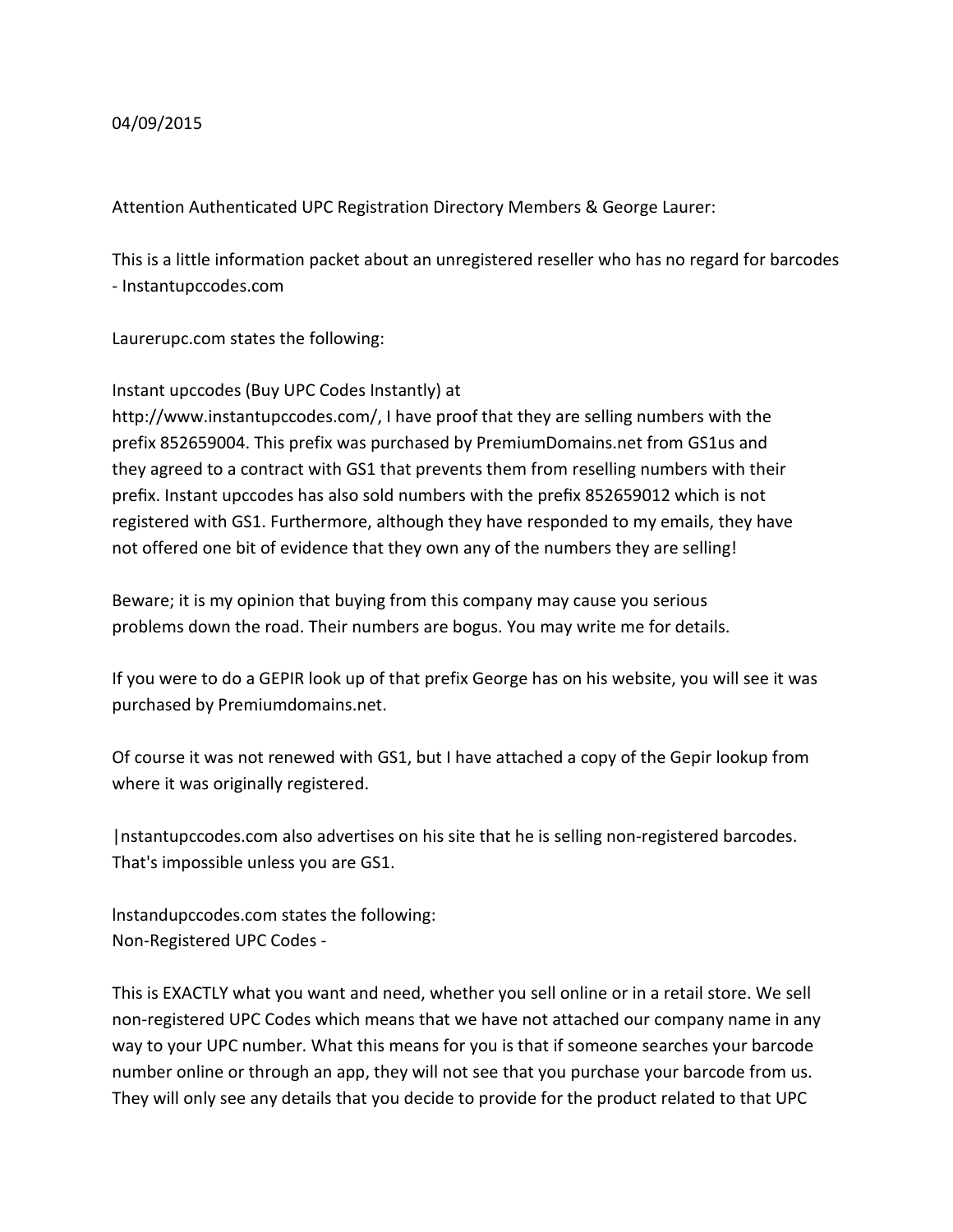number. Remember, providing product details is completely optional and up to you. For products sold online, you don't need to associate any product information with your UPC number. For products sold in retail stores, we recommend that you provide as much product information as possible about your product relating to that barcode number.

Once you purchase from us, we include all of the details on how to provide this product information about your product relating to a specific UPC number.

With a little research, and purchasing barcodes from him at random times, I was able to figure out that he is selling barcodes ahead of GS1 in their current database. That is how you can sell non-registered barcodes because GS1 has not sold them yet.

Attached is paperwork that shows the following: Who | nstantupccodes.com is.

Who Premiumdomains.net is.

The fact they are the same person.

If you do a Google.com search on his name you will see what kind of trouble he has been in before.

Here is a list of some of the random barcodes purchased over a period of time to show he is just stealing them from GS1.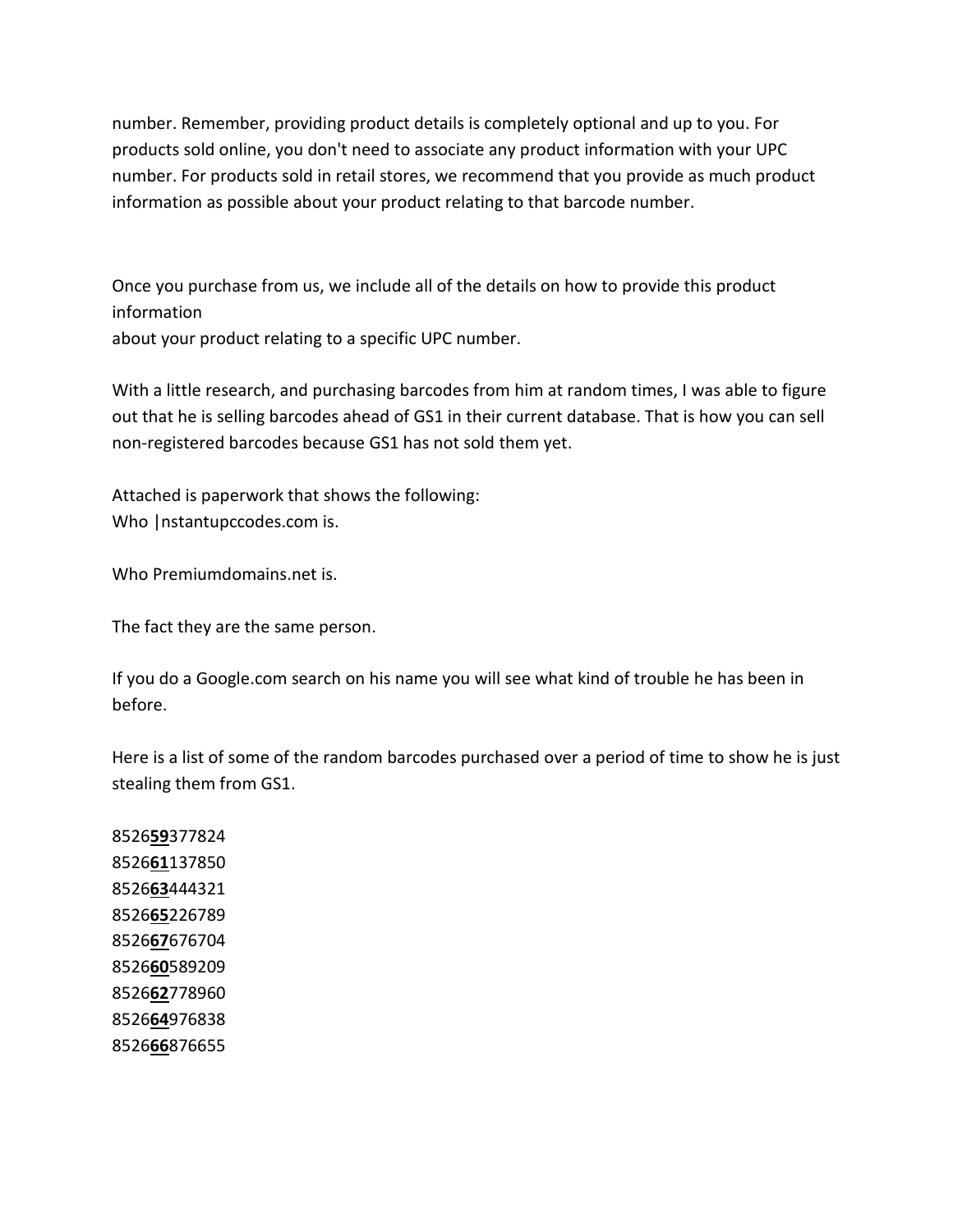Also, you will see that if you treated each barcode as having a 6 digit prefix you will see that his prefix numbers increase by 1.

l have been around long enough to know that this is impossible to do unless you are GS1. Anyone else that does it has to be stealing numbers or making up your own numbers.

Whois Record on May 30, :01:

Registrant: Jacob Alifraghis P.O. Box 2195 Tarpon Springs, Florida 34688 United States

Registered through: GoDaddy.com, LLC (http=//www.godaddy.com) Domain Name: INSTANTUPCCODES . COM Created on: 29-May-12 Expires on: 29-May-13 Last Updated on; 29-May-12

Administrative Contact:

Alifraghis, Jacob svtlightning488@yahoo.com P.0. Box 2195 Tarpon Springs, Florida 34688 United States (727) 934-7543

Technical Contact: Alifraghis, Jacob svtlightning488@yahoo.com P.O. Box 2195 Tarpon Springs, Florida 34688 United States (727) 934-7543

Domain servers in listed order: NS1.INSTANTUPCCODES.COM NS2.INSTANTUPCCODES.COM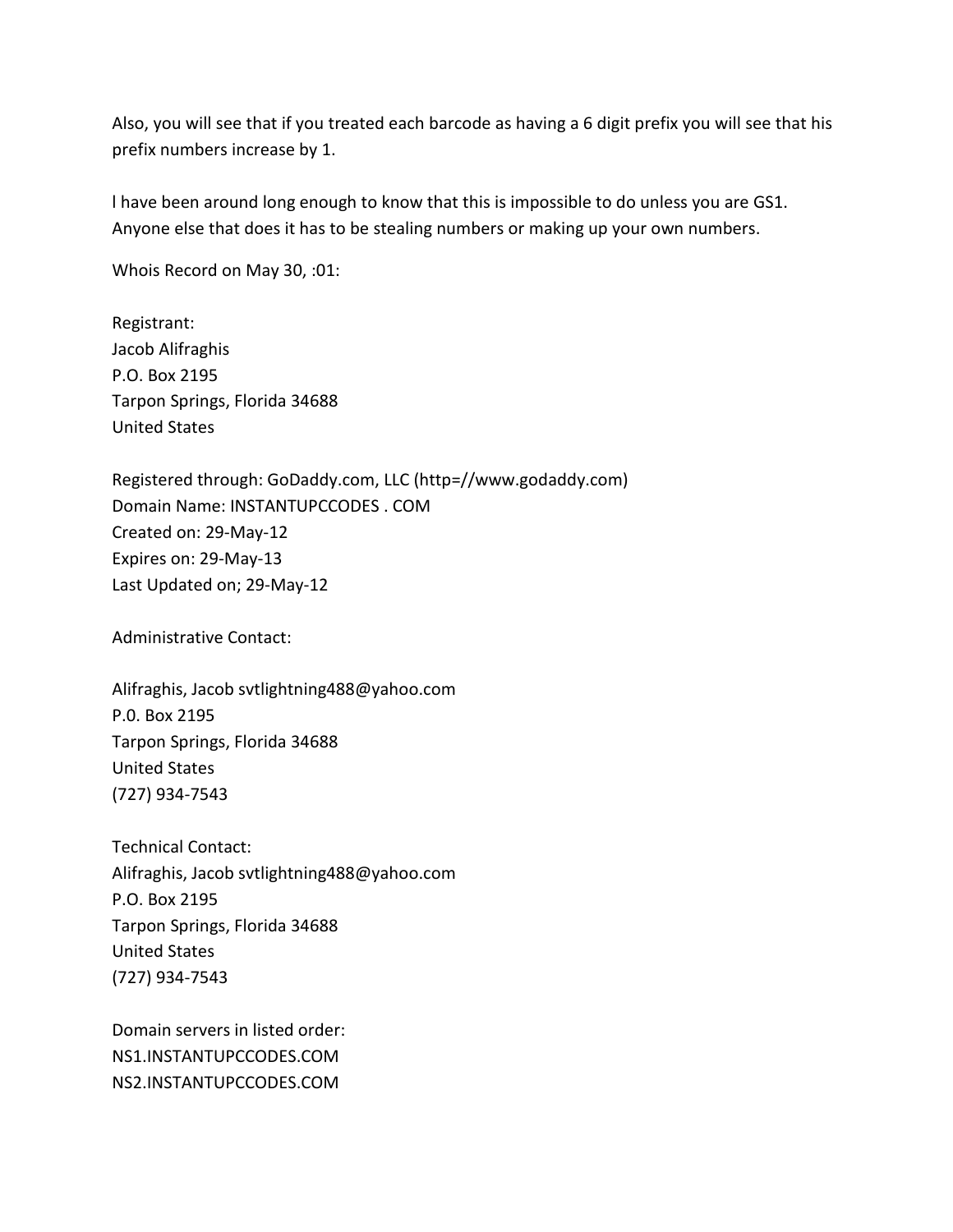Whois Record on Apr :4, 2012

Registrant: PremiumDomains.net P.0. Box 2195 Tarpon Springs. Florida 34688 United States

Registered through: GoDaddy.com, LLC (http://www.godaddy.com) Domain Name: PREMIUMDOMAINS.NET Created on: 19-Aug-02 Expires on: 19-Aug-12 Last Updated on: 19-Aug-11

Administrative Contact: Alifraghis, Iacob svtlightning488@yahoo.com PremiumDomains.net P.o. Box 2195 Tarpon Springs, Florida 34638 United States +1.7279347543

Technical Contact:

Alifraghis, Jacob svtlightning488@yahoo.com PremiumDomains.net P.0. Box 2195 Tarpon Springs, Florida 34688 United States +1.7279347543

Domain servers in listed order: NS1.REVIEwSERVER1.COm Ns2.REvIEwSERVER1.Com